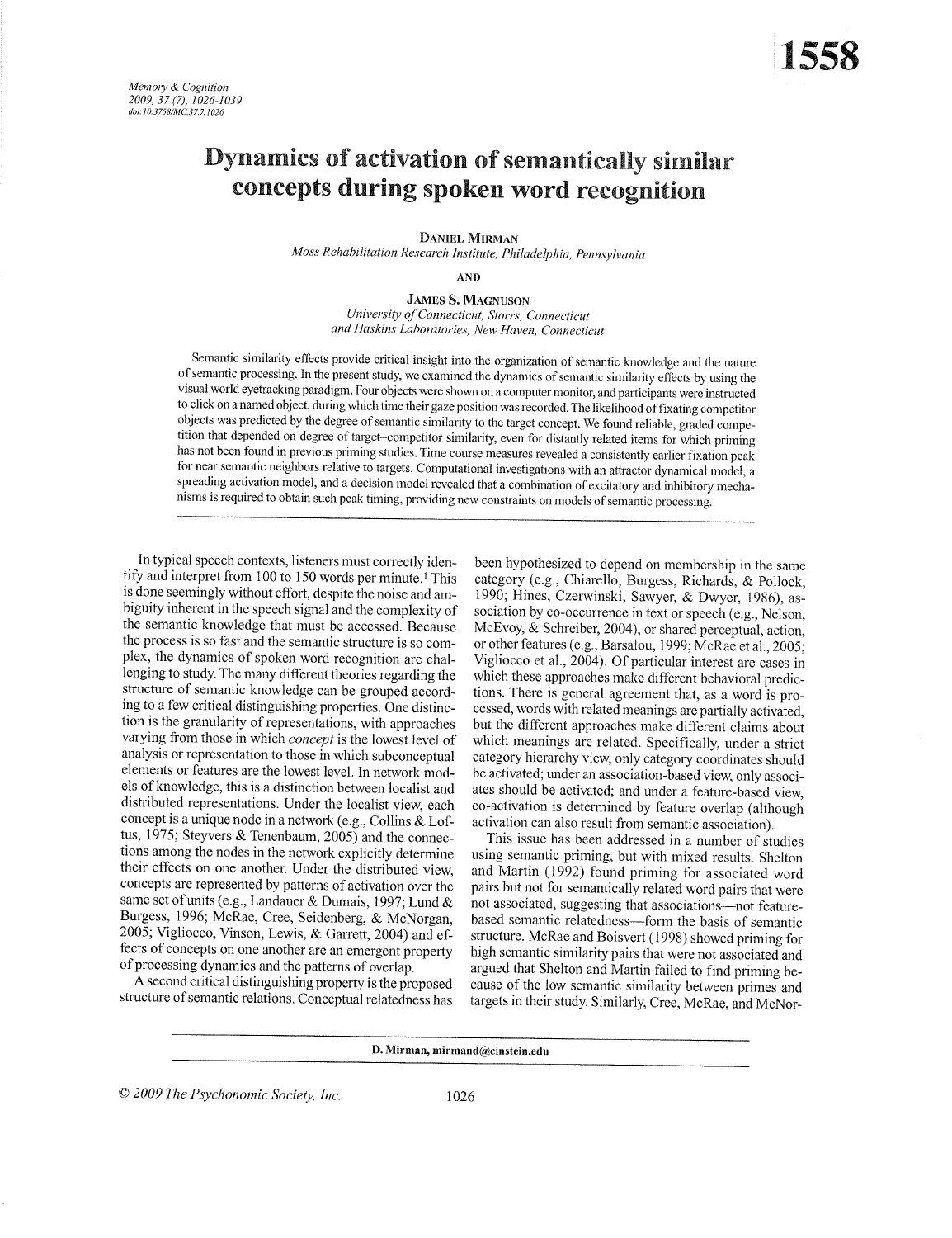gan (1999) found that priming was determined by featurebased semantic similarity rather than by shared category membership. The results of these last two studies suggest that semantic features form the basis of semantic structure. However, although attractor network simulations by Cree et al. predicted that low levels of feature overlap should still produce priming effects (albeit very small ones), all three failed to find semantic priming for distantly related concepts. What could cause this consistent null result? Is the attractor network sensitive to behaviorally inconsequential degrees of overlap? Or, might the priming paradigm be insufficiently sensitive to detect such differences?

For over 30 years, semantic priming has served as the primary method for studying the time course of word comprehension, and results from priming studies have been central to theoretical development in the field. However, the paradigm has two weaknesses. First, the priming paradigm requires participants to make metalinguistic judgments (such as lexical decision or semantic categorization), which may promote use of strategies that obscure the underlying wordprocessing dynamics. Second, the time course of word processing must be inferred from experimenter-determined prime durations and from delays between prime and target presentation, which may give an incomplete picture of the time course of word recognition.

The domain of phonological processing has provided a concrete example in which experiments using the priming paradigm have failed to detect small similarity effects. Spoken word recognition studies consistently detect phonological priming for words that share onsets (e.g., *beaker–beetle*), but not for words that share offsets (e.g., *beaker*–*speaker*; Marslen-Wilson & Zwitserlood, 1989). This pattern is consistent with the hypothesis that only words that match at onset are activated during spoken word recognition, which was taken as support for one class of model of spoken word recognition (e.g., the cohort model; Marslen-Wilson, 1987) and as a challenge to other models (e.g., theTRACE model of speech perception, McClelland & Elman, 1986, and the neighborhood activation model, P. A. Luce & Pisoni, 1998). The empirical picture of competition during spoken word recognition changed when the visual world eyetracking paradigm (VWP; Cooper, 1974; Tanenhaus, Spivey-Knowlton, Eberhard, & Sedivy, 1995) was applied to the issue (Allopenna, Magnuson, & Tanenhaus, 1998).

In the VWP, several objects are shown in a display, and participants are typically instructed to point to or click on one of the objects. As participants listen to the spoken phrase that specifies the target object, their eye movements are recorded. The distribution of fixation proportions over time reveals temporally precise patterns of competition. Specifically, Allopenna et al. (1998) found strong early competition for words sharing onsets (that is, fixations to a beetle when the target was *beaker*) and weaker, later competition for words sharing offsets (with fixation proportion changes lagging about 200 msec behind relevant phonetic information; given the time required to plan and execute an eye movement, this is close to the limit of how short the lag could be). That is, when the target was *beaker*, there was more fixation for *speaker* than for a phonologically unrelated competitor such as *carriage*, but the effect was smaller

and later than for *beetle*. In other words, participants' eye movements were precisely time-locked to the phonological similarity between a presented target word and objects in the display (note that this paradigm is also sensitive to competitors that are not in the display; e.g., Magnuson, Dixon, Tanenhaus, & Aslin, 2007). Related studies have examined in detail the VWP's ability to detect fine-grained effects of phonological similarity. The VWP has been used to track such subtleties as minute differences in coarticulatory cues (Dahan, Magnuson, Tanenhaus, & Hogan, 2001), early and gradual effects of word frequency (Dahan, Magnuson, & Tanenhaus, 2001), and approximately 20-msec differences in vowel duration as a cue to word length (Salverda, Dahan, & McQueen, 2003). Although one must be cautious in avoiding effects of visual similarity (Dahan & Tanenhaus, 2005) and consider carefully how to link the forced-choice nature of the task to theories or models (Tanenhaus, Magnuson, Dahan, & Chambers, 2000), the VWP provides a very sensitive, temporally precise measure of competition during spoken word processing.

If failure to find semantic priming for prime–target pairs with distant or weak semantic relations (Cree et al., 1999; McRae & Boisvert, 1998; Shelton & Martin, 1992) is analogousto failuresto find phonological priming for words with matching offsets (Marslen-Wilson  $&\&$  Zwitserlood, 1989), the VWP may provide a more sensitive test that can detect these small effects. Indeed, recently the VWP has been extended to study semantic similarity. Listeners fixate images of semantically (functionally or categorically) related objects more than they do unrelated images (Huettig & Altmann, 2005; Huettig & McQueen, 2007; Huettig, Quinlan, McDonald, &Altmann, 2006;Yee & Sedivy, 2006). So far, these results have been analogous to semantic priming results, although the effects of distantly related items predicted by the Cree et al. attractor network have not been investigated with this paradigm. Thus, applying the VWP to this specific issue has the potential to reveal whether failures to detect priming among distantly related items (Cree et al., 1999; McRae & Boisvert, 1998; Shelton & Martin, 1992) indicate that those attractor model predictions are incorrect, or, instead, that detecting them requires a measure with greater sensitivity. Note that VWP studies of semantic competition go beyond simple analogy to priming, in that these studies can provide new details about the time course of semantic activation and competition. Thus, one might expect that, in the same way that the VWP revealed critical aspects of the time course of phonological competition (Allopenna et al., 1998), it may reveal critical aspects of the time course of semantic competition. In order to generate concrete predictions about the time course of semantic activation and competition, we first conducted simulations with a computational model using distributed feature-based semantic representations.

# **ATTRACTOR MODEL SIMULATION**

# **ModelArchitecture and Simulation Design**

We used the model developed by Cree and colleagues (Cree et al., 1999; see also O'Connor, Cree, & McRae, 2009), and we would expect similar behavior from other attractor dynamical models of semantic processing (e.g.,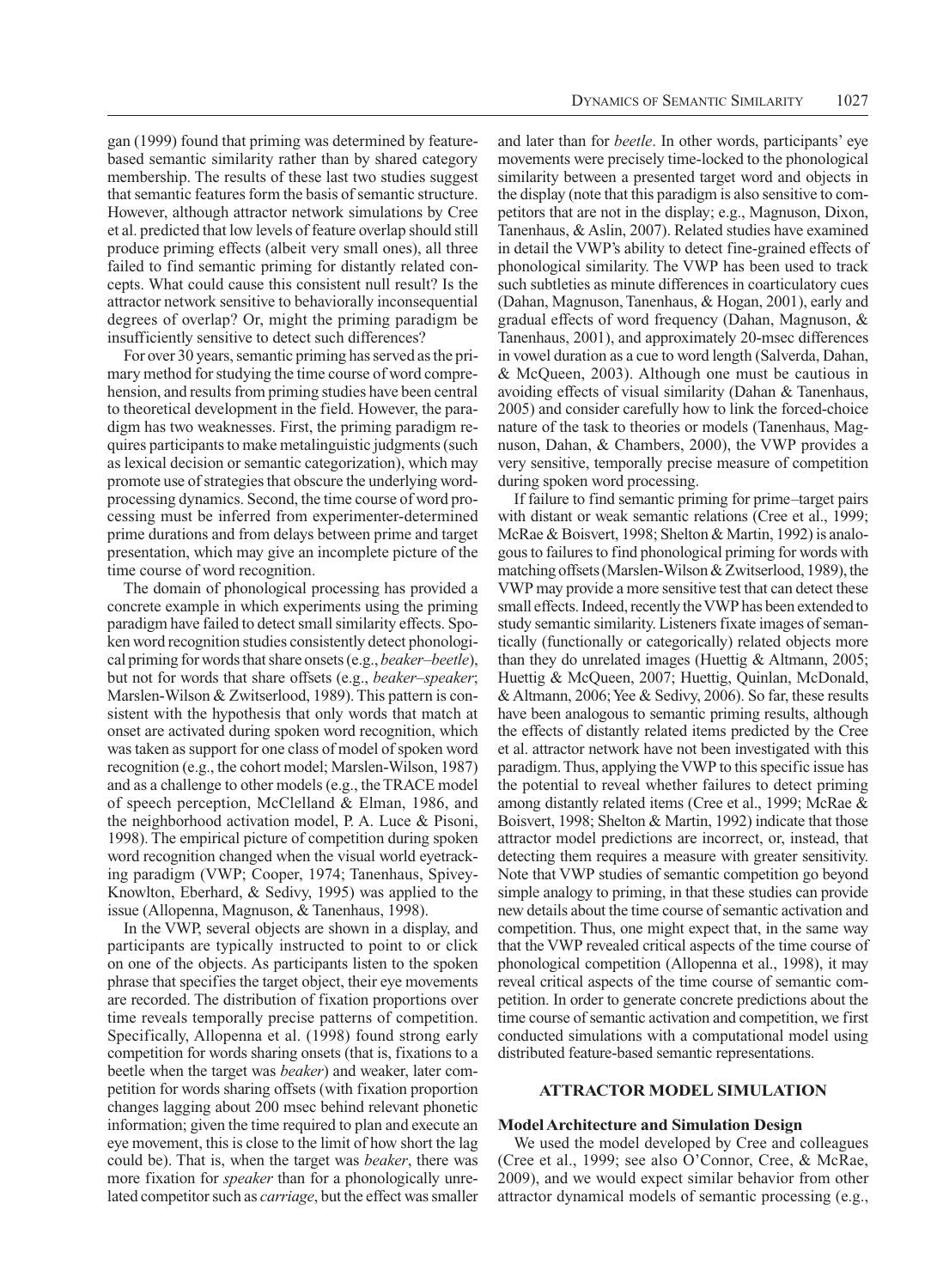

**Figure 1. Architecture of the nonlinear attractor dynamical model.The word form input layer had 40 units; the semantic feature layer had 2,526 units, corresponding to the 2,526 semantic features in the corpus. Not all connections are shown; where they are, full connectivity was used. Connection weights are established through training.**

Plaut & Booth, 2000; Rogers & McClelland, 2004). The model architecture is shown in Figure 1. The "word form" input patterns (analogous to spoken or written word patterns) were created by pseudorandomly selecting 4 out of 40 units to be activated so that no two concepts would have the same input pattern. Target semantic patterns were created by activating the units corresponding to semantic features for each concept from a large corpus of feature norms (McRae et al., 2005). The semantic feature norm corpus contains the responses of 30 participants asked to list up to 10 features for each of 541 concepts. The semantic layer consisted of 2,526 units, each one corresponding to a unique semantic feature in the human subject feature norms. For each concept, units corresponding to features that were produced for that concept by at least 5 participants were activated in the target pattern.

The network was trained to settle to the empirically determined semantic feature pattern for each concept over the course of 20 processing cycles. Following O'Connor et al. (2009), we set learning rate to 0.01 and added momentum (0.9) after the first 10 training epochs. The model was trained using continuous recurrent backpropagation through time (Pearlmutter, 1995) until it correctly activated over 95% of the appropriate semantic feature units (i.e., the model activated over 95% of features that were produced by participants in the feature norming study; by this point, the model also correctly deactivated over 99% of nonproduced features), which was approximately 40 training epochs. Simulations were carried out using MikeNet version 8.02 (www.cnbc.cmu.edu/~mharm/research/tools/mikenet/).

At the end of training, the model wastested on 36 sets of four critical concepts. Each set contained a target concept (the input presented to the model), a near semantic neighbor, a distant semantic neighbor, and an unrelated concept. This design mirrored the design of the priming simulation

and experiment in Cree et al. (1999), which used a target, highly similar prime (near semantic neighbor), less similar prime (distant semantic neighbor), and unrelated concept. Semantic relatedness was based on cosine similarity between feature vectors. Near neighbors had cosine similarity to target greater than .4 and less than 1.0, distant neighbors had cosine similarity to target greater than .1 and less than .4, and nonneighbors had 0 cosine similarity to target (i.e., no common semantic features). These thresholds are comparable to those used in a previous study of near and distant semantic neighbor effects (Mirman & Magnuson, 2008) and were chosen so that distant neighbor similarity would be in the same range as studies that had failed to detect priming effects for distant neighbors and so that there would be enough near neighbors to choose test materials that were matched on other variables.

In anticipation of behavioral experiments, the competitors (near neighbor, distant neighbor, nonneighbor) were matched on familiarity (included in the feature norm corpus; McRae et al., 2005), word frequency (log frequency from the HAL corpus; Lund & Burgess, 1996), and length in phonemes and syllables (the full stimulus list is provided in Appendix A). The top part of Table 1 shows the critical competitor condition means for lexical and semantic variables. To facilitate comparisons with priming studies that failed to find semantic priming for low semantic similarity pairs, we computed cosine similarity for items used in those studies (Cree et al., 1999; McRae & Boisvert, 1998; Shelton & Martin, 1992). Those values are shown in the bottom part of Table 1 and are in the same range as our distant neighbor cosine similarity values.

# **Results and Discussion**

The proximity of the network's semantic state at each processing cycle to the target and competitor concept patterns was evaluated by computing cross-entropy error (CEE) relative to the representation of each concept.2 Lower CEE indicates greater proximity in semantic space and, hence, greater activation. CEE at each cycle relative to target, near neighbor, distant neighbor, and nonneighbor concepts is plotted in Figure 2 (note that the *y*-axis has been reversed so that reductions in CEE, which correspond to increases in activation, are higher in the figure). The model exhibited a graded pattern of semantic similarity: CEE was lower to near neighbors than to distant neighbors and was lower to distant neighbors than to nonneighbors. Thus, the model predicts strong activation of near semantic neighbors and weaker activation of distant semantic neighbors.

In addition, there was an interesting difference in the dynamics of activation of near semantic neighbors relative to distant neighbors and nonneighbors. Activation of (proximity to) near neighbors initially gradually increased, peaking at approximately the 11th time cycle  $(M = 10.8, SD =$ 5.2), then decreased. In contrast, activation of (proximity to) distant neighbors and nonneighbors showed a nearly monotonic decrease that was slower for distant neighbors than for nonneighbors (the very small, very early peak is due to the model turning off units that were active as part of the randomly set initialization state).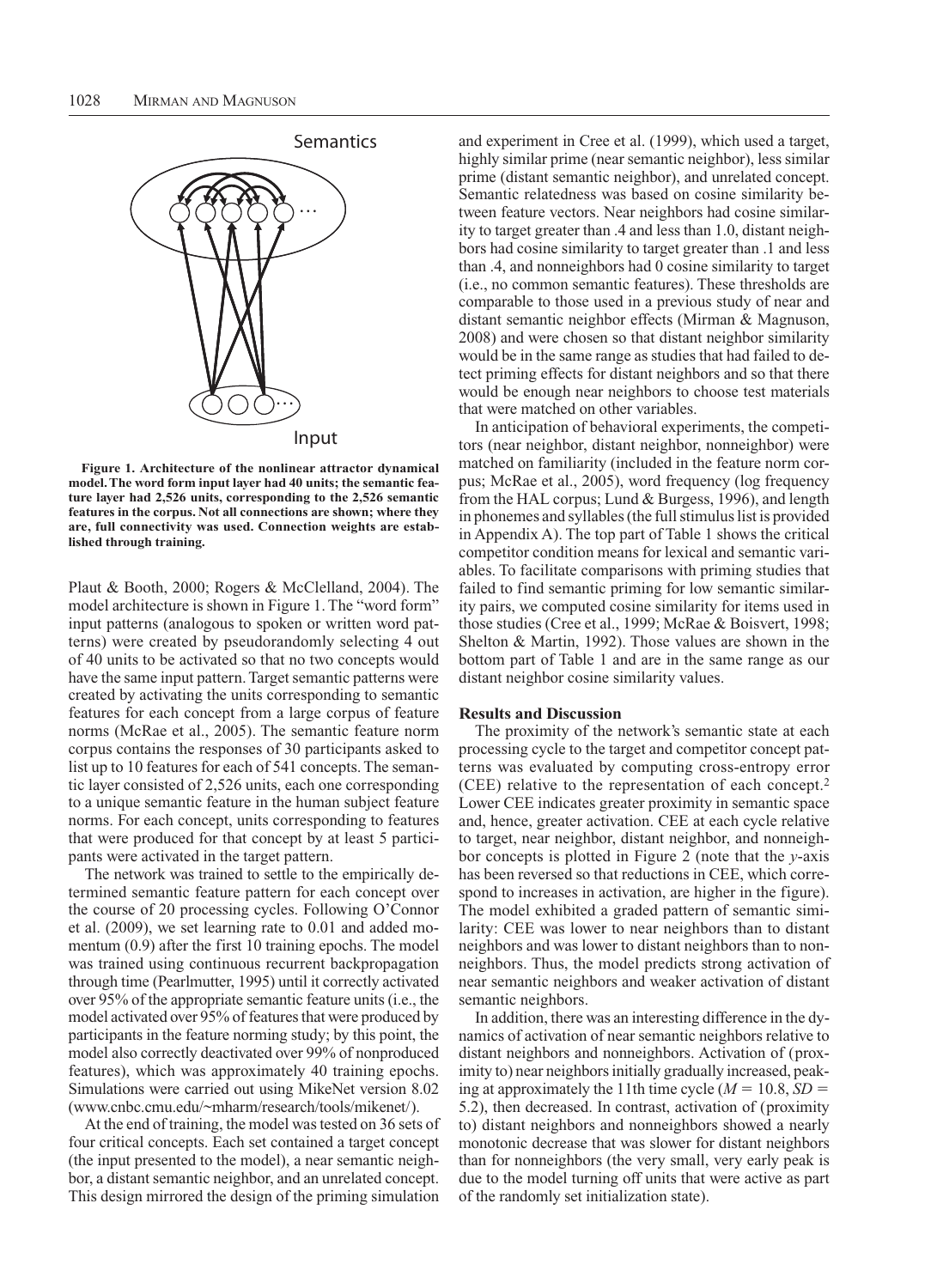| <b>Table 1</b><br><b>Values for Each Competitor Condition</b> |                   |       |      |                      |              |          |  |  |  |  |  |
|---------------------------------------------------------------|-------------------|-------|------|----------------------|--------------|----------|--|--|--|--|--|
|                                                               | Near<br>Neighbors |       |      | Distant<br>Neighbors | Nonneighbors |          |  |  |  |  |  |
|                                                               | $\boldsymbol{M}$  | SD    | M    | SD                   | M            | SD.      |  |  |  |  |  |
| Present Experiment                                            |                   |       |      |                      |              |          |  |  |  |  |  |
| Cosine similarity                                             | .495              | .0915 | .218 | .0821                | $\Omega$     | $\cdot$  |  |  |  |  |  |
| Familiarity                                                   | 4.55              | 2.08  | 4.60 | 2.06                 | 4.56         | 2.07     |  |  |  |  |  |
| Frequency                                                     | 7.41              | 1.52  | 7.48 | 1.26                 | 8.01         | 1.55     |  |  |  |  |  |
| Number of phonemes                                            | 4.58              | 1.78  | 4.50 | 1.38                 | 4.75         | 1.81     |  |  |  |  |  |
| Number of syllables                                           | 1.67              | 0.76  | 1.67 | 0.76                 | 1.67         | 0.76     |  |  |  |  |  |
| Previous Priming Studies: Cosine Similarity                   |                   |       |      |                      |              |          |  |  |  |  |  |
| Shelton & Martin (1992) (14 of 36)                            |                   |       | .220 | .123                 |              |          |  |  |  |  |  |
| McRae & Boisvert (1998) (27 of 27)                            | .481              | .148  | .142 | .0601                | $\Omega$     | $\Omega$ |  |  |  |  |  |
| Cree, McRae, & McNorgan (1999) (11 of 18)                     | .534              | .132  | .345 | .0529                |              |          |  |  |  |  |  |

Note—Cosine similarity for previous priming studies that failed to find priming for distant neighbors. Values in parentheses indicate how many prime–target pairs were in the feature norm corpus used to compute cosine similarity.

These simulations make two behavioral predictions:The first is that distant semantic neighbors should be more active than nonneighbors (cf. Cree et al., 1999) but not as active as near neighbors. This prediction is not consistent with previous failures to show priming for distantly semantically related concepts, but that could be due to insufficient



**Figure 2. Attractor-based model simulation results. Crossentropy error at each processing cycle relative to target, near neighbor, distant neighbor, and nonneighbor concepts. Error bars indicate 1** *SE***. Lower error indicates greater proximity in semantic space, and thus, greater activation. Note that the** *y***-axis has been reversed so thatlower error (greater activation)is higher, to facilitate comparison with the behavioral data.**

sensitivity of the priming paradigm (as in the phonological case; Allopenna et al., 1998). The second prediction is that near neighbors should show a transient peak in activation that is not exhibited by distant neighbors or nonneighbors. We are not aware of any data that speak to this prediction, and testing this prediction requires a behavioral method that provides a temporally precise measure of activation. In the following experiment, we tested these two predictions by examining semantic competition in the VWP.

## **EXPERIMENT**

# **Method**

**Participants**. Participants were 38 students at the University of Connecticut who reported English as their native language and normal hearing and normal vision (due to technical limitations of the eyetracking equipment, participants wearing glasses or contact lenses were excluded). Participants received course credit.

**Materials**. Critical stimuli were the same 36 sets of four words used in the simulations; these words differed in concept similarity but were equated on nonsemantic variables (see Table 1). Pairwise *t* tests showed that none of the control variables differed reliably between conditions, although the nonneighbors had marginally higher word frequency [relative to near neighbors,  $t(35) = 2.02$ ,  $p = .051$ ; relative to distant neighbors,  $t(35) = 1.96$ ,  $p = .058$ ; all other  $ts < 1.0$ ,  $ps > .1$ . If this marginal frequency difference had any effect on the fixation data, it would increase fixation of the higher frequency nonneighbors(Dahan, Magnuson, & Tanenhaus, 2001; Magnuson et al., 2007), thus reducing hypothesized semantic similarity effects. All stimuli were produced by a female native speaker of American English in a sound-attenuated room and digitized at 44 kHz. The individual words were edited to eliminate silence at the beginning and end of each sound file.

**Procedure**. Gaze position and duration were recorded using an ASL 6000 remote eyetracker. Stimulus presentation and response recording were conducted by E-Prime software (Psychological Software Tools, Pittsburgh, PA). Participants were seated with their eyes approximately 27 in. from a 17-in. screen with resolution set to  $1,024 \times 768$  pixels. To ensure that each trial would begin with the participant fixating the neutral central location, participants clicked on a central fixation cross to begin each trial. On each trial, participants saw four images; each image was presented near one of the screen corners, 154 pixels away from the side edges and 115 pixels away from the top and bottom edges(15% of the screen size from the corners). Images had a maximum size of  $200 \times 200$  pixels and were scaled such that at least one dimension was 200 pixels. After a 750 msec preview (to allow for initial fixations that are driven by random factors or visual salience rather than word processing), participants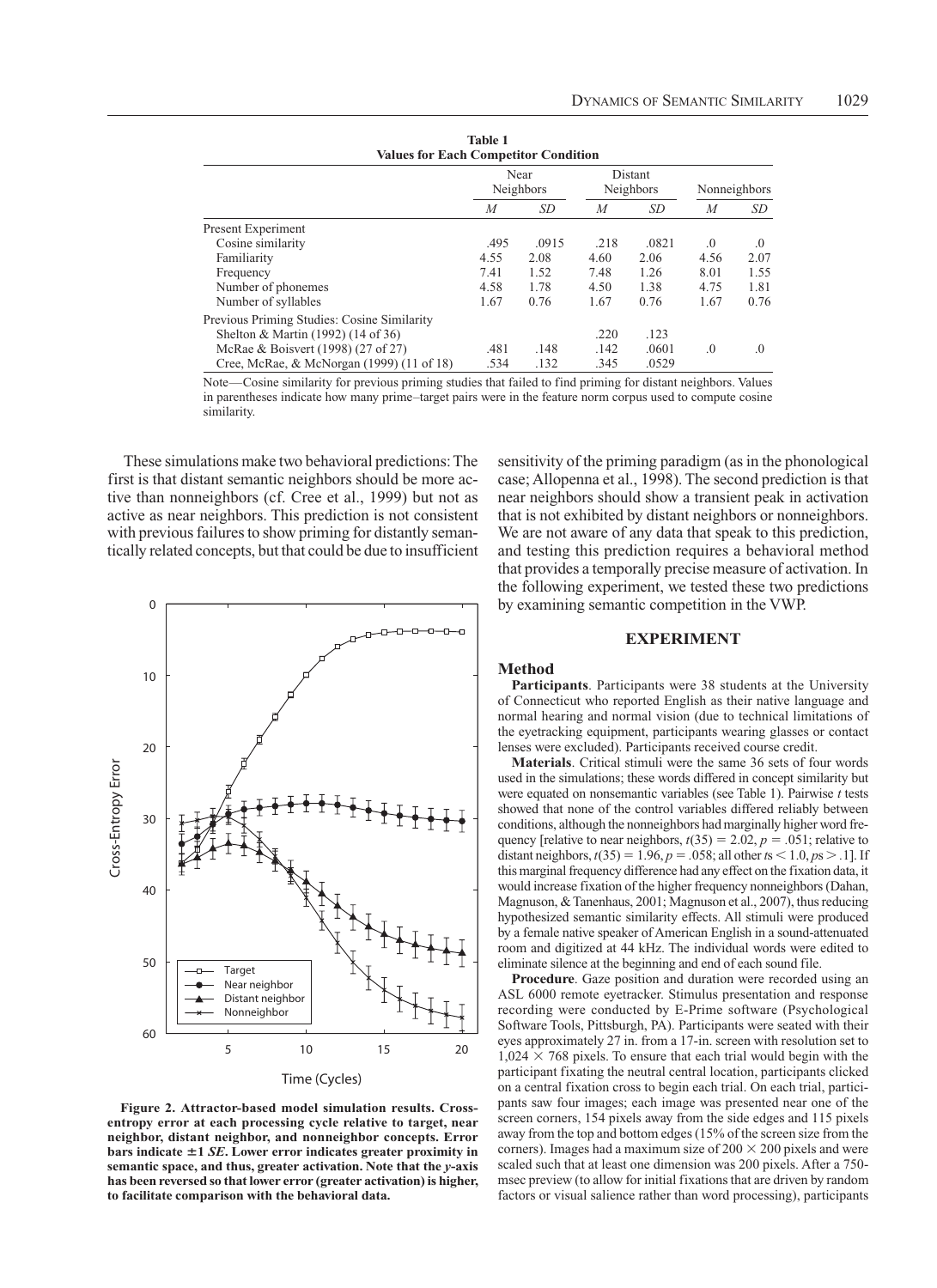

Figure 3. (A) Fixation proportion for target images (squares), near semantic neighbors (circles), distant semantic neighbors (triangles), and unrelated items (×s). (B) Observed and growth curve analysis (GCA) model fits for competitor fixations. Error bars **indicate**  $\pm 1$  *SE*.

heard the target word through headphones and then had to click on the image that corresponded to the target word.

On a critical trial, the target appeared with one of the competitors and two unrelated distractors.There were three counterbalanced lists such that each target occurred once for each participant and in each condition across participants. As a result, each participant had 12 trials in each condition. In addition to the 36 critical trials, there were 48 filler trials on which a target was presented with no related distractors, and the experiment began with 11 practice trials on which feedback was provided.

# **Results**

The left panel of Figure 3 shows average fixation proportions to targets, near neighbors, distant neighbors, and nonneighbors. There was a graded semantic competition effect reflecting the semantic similarity difference between near neighbors, distant neighbors, and nonneighbors. This result converges with previous findings of graded priming effects as a function of degree of featural overlap (Cree et al., 1999) and extends those findings by showing an effect for distant semantic neighbors. The graded pattern of competition demonstrates that the VWP is a sensitive measure of graded semantic similarity effects (see also Huettig & Altmann, 2005; Huettig et al., 2006).

Growth curve analysis (GCA) with orthogonal polynomials was used to quantify differences in the fixation time course for near and distant neighbors relative to nonneighbors (Mirman, Dixon, & Magnuson, 2008). Under the GCA approach to analyzing visual world eyetracking data, there are two (or more) hierarchically related submodels to capture the data pattern. The first submodel, usually called *Level 1*, captures the effect of time on fixation proportions using fourth-order orthogonal polynomials. A fourth-order polynomial is necessary to capture the rise

and fall of fixation probabilities over the course of a trial. Orthogonal polynomials are transformations of natural polynomials that make the individual time terms independent (i.e., remove the correlation between, for example, linear and quadratic time), thus allowing a more precise evaluation of differences in dynamics of processing. Specifically, the intercept term reflects average overall fixation proportion (note that on this approach, the intercept term does not stand for the *y*-intercept, but rather is the average *y*-value of the modeled curve), the linear term reflects a monotonic change in fixation proportion (similar to a linear regression of fixation proportion as a function of time), and the quadratic term reflects an increase followed by a decrease. The cubic and quartic terms tend to capture minor details in the asymptotic tails of the fixation proportion curves and do not have cognitively meaningful interpretations in this context (see Mirman et al., 2008, for details on interpretation of effects on different polynomial terms). Note that effects on the intercept term are equivalent to the standard VWP comparisons of overall fixation proportion; thus, GCA contains both the standard analysis and more sophisticated time course comparisons. The growth curves are shown superimposed on the observed competitor fixation proportions in the right panel of Figure 3, and the full statistical results are in Table 2.

Fixation curves for distant neighbors were different from the nonneighbor fixation curves only in terms of the intercept, reflecting a relatively constant difference across the time course. For near neighbors there were also effects on the linear term (reflecting an overall increase in fixation proportion relative to nonneighbors over the time course) and the quadratic term (reflecting a rise in fixation proportion followed by a decrease in fixation proportion).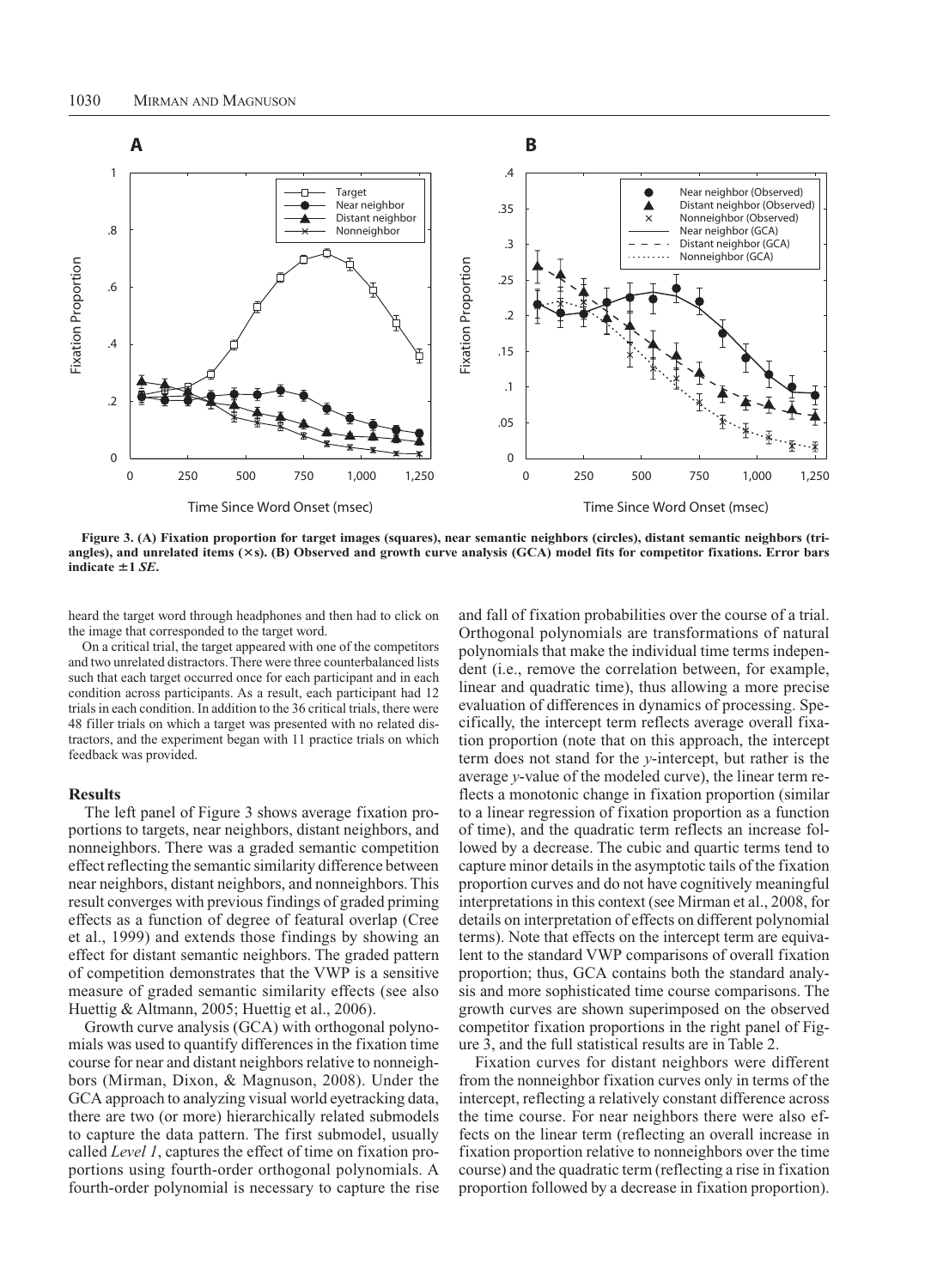| <b>Table 2</b><br><b>Results of Growth Curve Analysis (GCA) of Behavioral Data</b> |          |                |       |                   |     |      |                               |     |       |  |
|------------------------------------------------------------------------------------|----------|----------------|-------|-------------------|-----|------|-------------------------------|-----|-------|--|
|                                                                                    |          | Near Neighbors |       | Distant Neighbors |     |      | Distant vs.<br>Near Neighbors |     |       |  |
| Term                                                                               | Estimate | t              | p <   | Estimate          | t   | p <  | Estimate                      | t   | p <   |  |
| Intercept                                                                          | 0.070    | 6.9            | .0001 | 0.360             | 3.6 | .001 | $-0.034$                      | 4.1 | .001  |  |
| Linear                                                                             | 0.124    | 3.7            | .001  | 0.016             | 0.5 | n.s. | $-0.108$                      | 3.8 | .001  |  |
| Quadratic                                                                          | $-0.111$ | 6.1            | .0001 | 0.019             | 1.1 | n.s. | 0.131                         | 7.1 | .0001 |  |
| Cubic                                                                              | $-0.041$ | 2.3            | .05   | $-0.029$          | 1.6 | n.s. | 0.013                         | 0.7 | n.s.  |  |
| <b>Ouartic</b>                                                                     | 0.066    | 3.6            | .001  | 0.016             | 0.9 | n.s. | $-0.051$                      | 2.8 | .01   |  |

Note—The left and middle sections show results of analyses for near and distant neighbors relative to nonneighbors. The right section shows results of GCA for distant neighbors relative to near neighbors.

Direct comparison of distant and near-neighbor conditions showed significant effects on the intercept, linear, quadratic, and quartic terms, confirming differences in fixation time course for near and distant neighbors.

In addition to the overall differences in fixation proportion, the time course revealed a transient peak in fixation of near neighbors relative to distant neighbors and nonneighbors.This effect is captured by the significant effect of near neighbors on the quadratic term relative to distant neighbors and nonneighbors (see Table 2). That is, according to the GCA, the fixation curves for distant neighbors and nonneighbors were essentially parallel with the distant neighbor fixation curve higher (significant effect only on the intercept term). In contrast, the near-neighbor fixation curve also significantly differed in its curvature (significant effect on the quadratic term as well as the intercept term). The near-neighbor peak occurred relatively early in the time course; namely, the near-neighbor fixation peak occurred before the peak in target fixation [peak timing relative to word onset:  $M_{\text{near}} = 694.7 \text{ msec}$ ,  $SE_{\text{near}}$  = 47.8;  $M_{\text{target}}$  = 871.1 msec,  $SE_{\text{target}}$  = 27.5;  $t(37) = 3.32, p < .01$ .

# **Discussion**

The experiment tested two predictions from simulations of a nonlinear attractor dynamical model of semantic processing. The first prediction was that distantly related semantic neighbors should be partially activated during word comprehension. Previous priming studies had failed to find such an effect (Cree et al., 1999; McRae & Boisvert, 1998; Shelton & Martin, 1992). In contrast, the VWP revealed greater fixations to distant semantic neighbors than to unrelated objects. Consistent with the model prediction, fixation of distant neighbors was greater than unrelated concepts and less than near neighbors. This result is consistent with models that propose graded semantic relations rather than categorical relations. In addition, this result shows that the VWP is more sensitive to semantic effects than semantic priming is, which is an important methodological advance for studying semantic processing.

The second prediction was that near neighbors should show an early, transient peak in fixations. This prediction was also borne out in the behavioral data. Before considering the computational implications of this finding it is important to test whether the behavioral results could be

due to task demands or to purely visual similarity rather than conceptual similarity. A number of previous VWP studies have shown that similarity in shape and other visual features can cause competition (Dahan & Tanenhaus, 2005; Huettig & Altmann, 2007; Huettig et al., 2006); thus, it is critical to evaluate to what extent our results are due to visual versus general semantic similarity between targets and competitors.

# **Task Demands**

One possible concern is that the nature of the VWP task might force the final fixation to be on the target object, thereby restricting the competitor peak to be before the target peak. That is, participants may look around until they find the target and then stay fixated on the target until they click on it. Such a task constraint would predict that at the time of a correct response, the fixation should be on the target 100% of the time (or very nearly so, making allowance for measurement error), which would entail that nontarget fixations peak prior to the target peak (since the target would peak at 100% once the participant settled on the target). This was not the pattern in our data: The target object was fixated at the time of the response on 87.6%  $(SE = 1.3\%)$  of the trials, a value substantially lower than 100%. Further, if this were simply due to measurement error or other factors unrelated to semantic processing, there would be no reason to expect the final fixations to exhibit an effect of semantic relatedness. But there was such an effect: Final fixations were significantly  $[t(37)] =$ 2.73,  $p < .01$ ] more likely to be on a semantically related competitor ( $M = 6.35\%$ ,  $SE = 0.87\%$ ) than on an unrelated competitor ( $M = 2.66\%$ ,  $SE = 0.98\%$ ; the remainder of fixations were to the central fixation cross or other nonobject areas of the display). Recall that these results are only for correct trials, so even when participants click on the correct target, they are not always fixating it at the time of their response, and eye behavior even at the time of the mouse-click decision continues to be influenced by semantic relatedness between the target and the competitor. Thus, the VWP task does not force the final fixation to be on the target, and fixation behavior continues to be affected by semantic similarity all the way to the time of the response.

A weaker form of the task-demands hypothesis is that the nature of the VWP task skews competitor fixations to be early without strictly forcing the final fixation to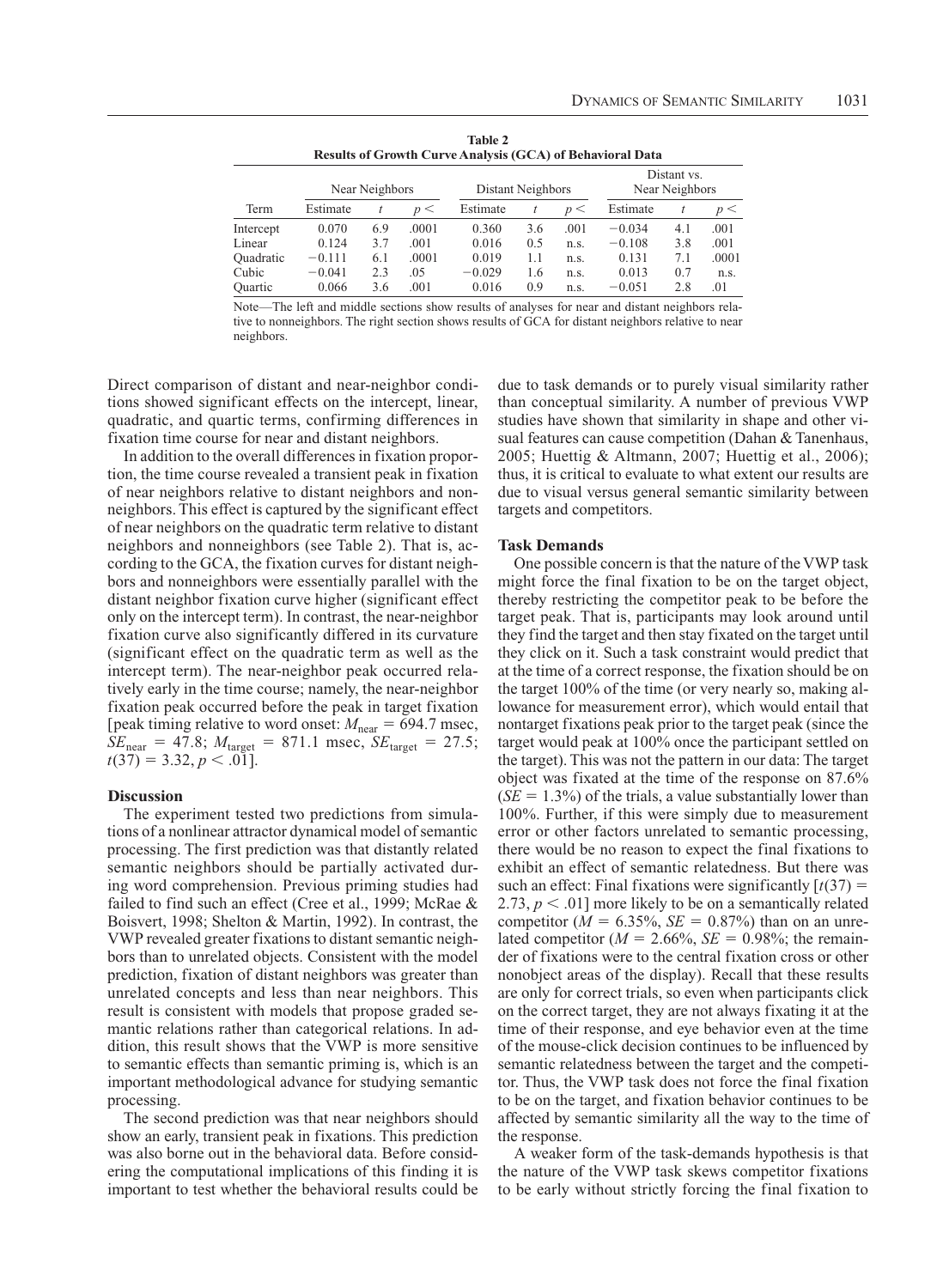be on the target. For example, it may be that that once participants look at the target, they have no need to look at any other images. They may still do so on some small proportion of trials, but this soft constraint makes a later peak highly unlikely (if not strictly impossible). In other words, the decision process involved in driving fixations in the VWP may reduce the likelihood of late competitor fixations, thus creating an early peak in the near-neighbor fixation time course. Formally, this would mean a nonlinear relationship between activation and fixation probability such that, as the target becomes highly active, the likelihood of fixating increases much more rapidly than does the likelihood of fixating a less active competitor. The R. D. Luce (1959) choice rule is precisely this type of decision mechanism, and it has been used previously to model decisional aspects of fixation behavior in the VWP. We evaluate whether the Luce choice rule can be solely responsible for producing the early near-neighbor peak in simulations reported below in the Testing Computational Mechanisms section.

# **Controlling** for Visual Similarity

There is no complete and independent way to assess visual similarity, because no established image processing or object recognition machine algorithms exist and human ratings are likely to be influenced by nonvisual semantic similarity (for example, similarity ratings are influenced by category membership; Goldstone, Lippa, & Shiffrin, 2001). To address this issue, we used two complementary measures with different strengths and weaknesses. We based the first measure on the visual features listed in the McRae et al. (2005) feature norms. This measure allowed us to isolate specifically visual similarity from nonvisual semantic similarity, but it is incomplete and does not capture the details of the specific images used in the study. The second measure was based on visual concept–picture similarity ratings. These ratings were based on the specific target concepts and target and nontarget images used in the study, but since human raters are unlikely (or perhaps even unable) to completely ignore the similarity between concepts that is not visual (e.g., that tuba and trombone are both musical instruments), it is likely that these ratings were influenced by nonvisual semantic similarity.

Visual features were identified from among the 2,526 semantic features in the norms on the basis of the brain region taxonomy provided in the norms (see also Cree & McRae, 2003). The color and form/surface categories were chosen because such features would be visible in static images. A small number of features relating to visual variability (e.g., that a balloon can be different colors) and to visual behavior (e.g., that jeans fade) were excluded, because these would not be visible in individual pictures. Visual similarity was then computed as the number and proportion of shared visual features. Both of these measures were considered, because the concepts differed substantially in number of visual features: Proportion of shared visual features abstracted across these differences (e.g., sharing 10 of 20 visual features is equivalent to sharing 5 of 10 visual features) and number of shared visual features captures the fact that some conceptual representations are more reliant on visual features (sharing 10 features is more important than sharing 5 features). Because we did not have a theoretical commitment to one of these measures of visual similarity, we tested both.

In the main experiment, participants performed what is essentially a word–picture matching, so the visual similarity norming study was designed to test the extent to which the specific images used in the experiment were visually similar to the concepts denoted by the target words. That is, for a target word such as *tomato*, we want to know how tomato-like the tomato image was and how tomato-like each competitor image was. This concept–picture visual similarity rating is more relevant in the context of our experiment than is picture–picture similarity, because we need participants to rate the visual similarity of the critical pictures (e.g., tomato, strawberry, potato, magazine) to their mental image induced by the target word (e.g., "tomato"). Visual similarity ratings were collected by presenting an individual image for 200 msec followed by a concept name and asking participants to rate the visual similarity between the image and the concept name on a 5-point scale. Each target concept name was presented with each of the four critical images (target, near neighbor, distant neighbor, unrelated). This approach provides a measure of target-likeness for each critical image. That is, for the target, *tomato*, these ratings provide a measure of similarity to the target word for the critical target image (tomato), near-neighborimage (strawberry), distant neighbor image (potato), and unrelated image (magazine).<sup>3</sup> Twenty-four University of Connecticut undergraduates completed the experiment for course credit. All participants were native English speakers and reported normal or corrected-to-normal vision. The average visual similarity rating for the target pictures was nearly at ceiling (4.6 out of 5; see Table 3), confirming that the target pictures were good representations of target objects.

The three measures of visual similarity (number of shared visual features, proportion of shared visual features, and rated similarity) were very highly correlated (all  $rs > .5$ , all  $ps < .0001$ ). Table 3 shows that, for the

| Table 3<br><b>Visual Similarity Values</b>                       |            |        |             |                  |             |                     |            |             |  |  |
|------------------------------------------------------------------|------------|--------|-------------|------------------|-------------|---------------------|------------|-------------|--|--|
|                                                                  |            | Target |             | Near<br>Neighbor |             | Distant<br>Neighbor |            | Unrelated   |  |  |
|                                                                  | M          | SD     | M           | SD               | M           | SD                  | M          | SD          |  |  |
| Number of shared visual features                                 | 5.4        | 2.4    | 2.6         | 1.2              | 1.2         |                     | 0.0        | 0.0         |  |  |
| Proportion of shared visual features<br>Rated similarity $(1-5)$ | 1.0<br>4.6 | 0.36   | 0.50<br>2.3 | 0.26<br>0.89     | 0.21<br>1.2 | 0.22<br>0.19        | 0.0<br>1.1 | 0.0<br>0.08 |  |  |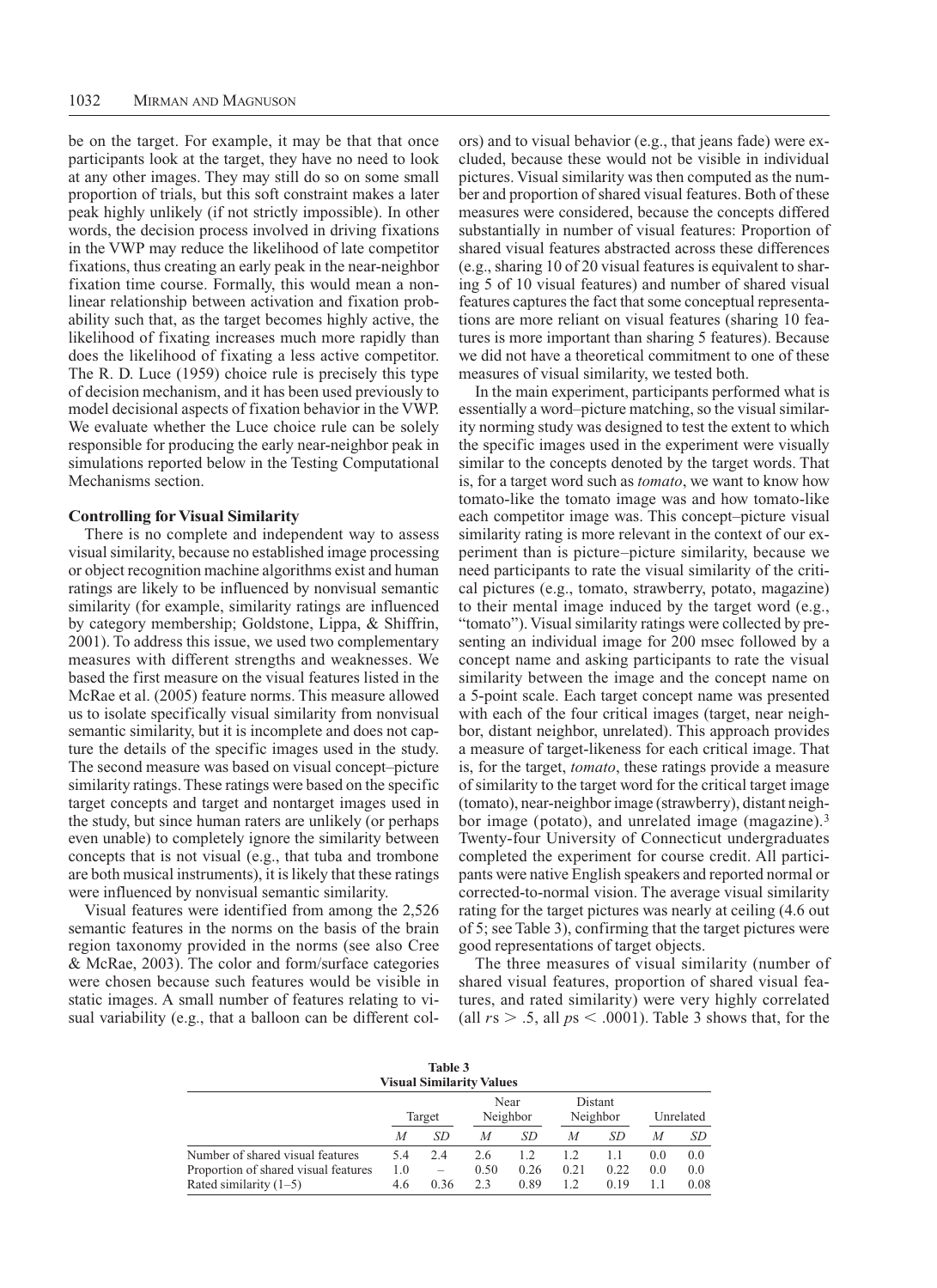| <b>Table 4</b><br><b>Effect of Adding Groups of Terms on Model Fit</b> |     |       |          |     |       |                       |                          |  |  |  |
|------------------------------------------------------------------------|-----|-------|----------|-----|-------|-----------------------|--------------------------|--|--|--|
|                                                                        |     |       |          |     |       |                       |                          |  |  |  |
| $-2LL$                                                                 | ΔLL | p <   | $-2LL$   | ΔLL | p <   | ΔLL                   | p <                      |  |  |  |
| $-4.172$                                                               |     | -     | $-4.553$ | 381 | .0001 |                       |                          |  |  |  |
| $-4,344$                                                               | 172 | .0001 | $-4.565$ | 221 | .0001 | 11.34                 | .05                      |  |  |  |
| $-4,319$                                                               | 147 | .0001 | $-4.560$ | 241 | .0001 | 6.13                  | n.s.                     |  |  |  |
| $-4.353$                                                               | 181 | .0001 | $-4.562$ | 209 | .0001 | 8.44                  | n.s.                     |  |  |  |
|                                                                        |     |       |          |     |       | + Semantic Similarity | $-V$ isual<br>Similarity |  |  |  |

Note—The right section shows results for the base model and improvements in model fit when individual visual similarity terms are added. The middle section shows improvements in model fit when semantic similarity condition terms are added. The left section shows the effect of removing visual similarity terms.

competitors, the number and proportion of visual features shared with the target and the rated visual similarity to the target followed the overall semantic similarity pattern. This is not surprising; the critical question is whether this pattern can account for the semantic similarity effect. To test that, we conducted a series of byitems GCAs of the fixation proportion data (analogous to the by-subjects GCA reported above). In order to evaluate the significance of visual and semantic similarity, we examined the change in the deviance statistic  $-2LL$ (minus 2 times the log-likelihood). The *change in deviance*, ΔLL, is distributed as chi-square, with degrees of freedom equal to the number of parameters added to the model. The starting point was a base model that included just the time terms and the item effects on time terms; that is, the base model contained neither visual similarity nor semantic similarity effects. When visual similarity terms were added, they provided a significant improvement in model fit ( $\Delta LL > 140$ ,  $p < .0001$ , for each measure of visual similarity). When semantic similarity condition terms were added to the model already containing visual similarity terms, they provided significant additional improvement in model fit ( $\Delta LL > 200$ , *p* < .0001, for each measure of visual similarity). That is, semantic similarity condition accounted for significant additional variance beyond the variance captured by visual similarity. In fact, when visual similarity terms were removed from this full model, the decrease in model fit was small and reliable only for the number of shared visual features measure ( $\Delta LL = 11.34$ ,  $p < .05$ ). The goodness of fit results, summarized in Table 4, indicate that, for competitor fixation time course in the present experiment, visual similarity to the target represented only a subset of semantic similarity. See Appendix B for detailed results of by-items growth curve analyses after visual similarity measures were included.

These analyses demonstrate that fixations to the semantic competitors were driven primarily by semantic, not visual, similarity. The behavioral results were consistent with both of the critical predictions of the nonlinear attractor dynamical model: a graded pattern of semantic competition based on semantic relatedness and an early, transient peak for the near semantic neighbor. In order to examine what these patterns indicate about the computational mechanisms of semantic processing, we explored what is required for different computational models to account for these results.

# **TESTING COMPUTATIONAL MECHANISMS**

The behavioral data closely matched the predictions from the attractor dynamical model, suggesting that this model correctly captures important aspects of the computation of word meaning; however, it is not clear what details of the computational model give rise to the observed patterns. One way to pinpoint the critical computational aspect is to construct alternative models that also fit the behavioral data and examine their computational similarities. To that end, we considered two alternative computational frameworks: a localist spreading activation model and a simple decision model.

# **Localist SpreadingActivation Model**

In spreading activation models, when a concept node becomes active, activation spreads to all of its related concepts (Collins & Loftus, 1975; McNamara, 1992). If the link strength is proportional to relatedness between the concepts, these models straightforwardly predict the graded semantic similarity effects found in the present eyetracking study and in priming studies.

In standard spreading activation models (Figure 4, left panel) external input gradually activates a target concept and this activation spreads to connected (related) concepts. Unchecked, this would lead to full activation of all units in the network, so one more assumption is required: that unit activations decay when external input is removed. With decay included, the target concept node will become active, then the activation will decay, producing a transient peak. Because the target concept node drives the activation of related nodes, the near-neighbor activation profile will necessarily lag behind it: The neighbor's activation peak will always occur after the target's activation peak. The situation is analogous to a sequence of falling dominoes: The first domino (target) causes the second one (neighbor) to fall, but the first necessarily falls first and reaches its maximum velocity first, and so on. Simulations of a simple spreading activation network consisting of a target unit (that received the external input excitation) and a neighbor unit (that was activated by spreading activation from the target unit) confirmed that this pattern emerges independent of parameter settings (e.g., connection weights ranging from .05 to 1.0 were tested). Note that adding more concept units may change the magnitude of the activations, but not the temporal pattern of activations: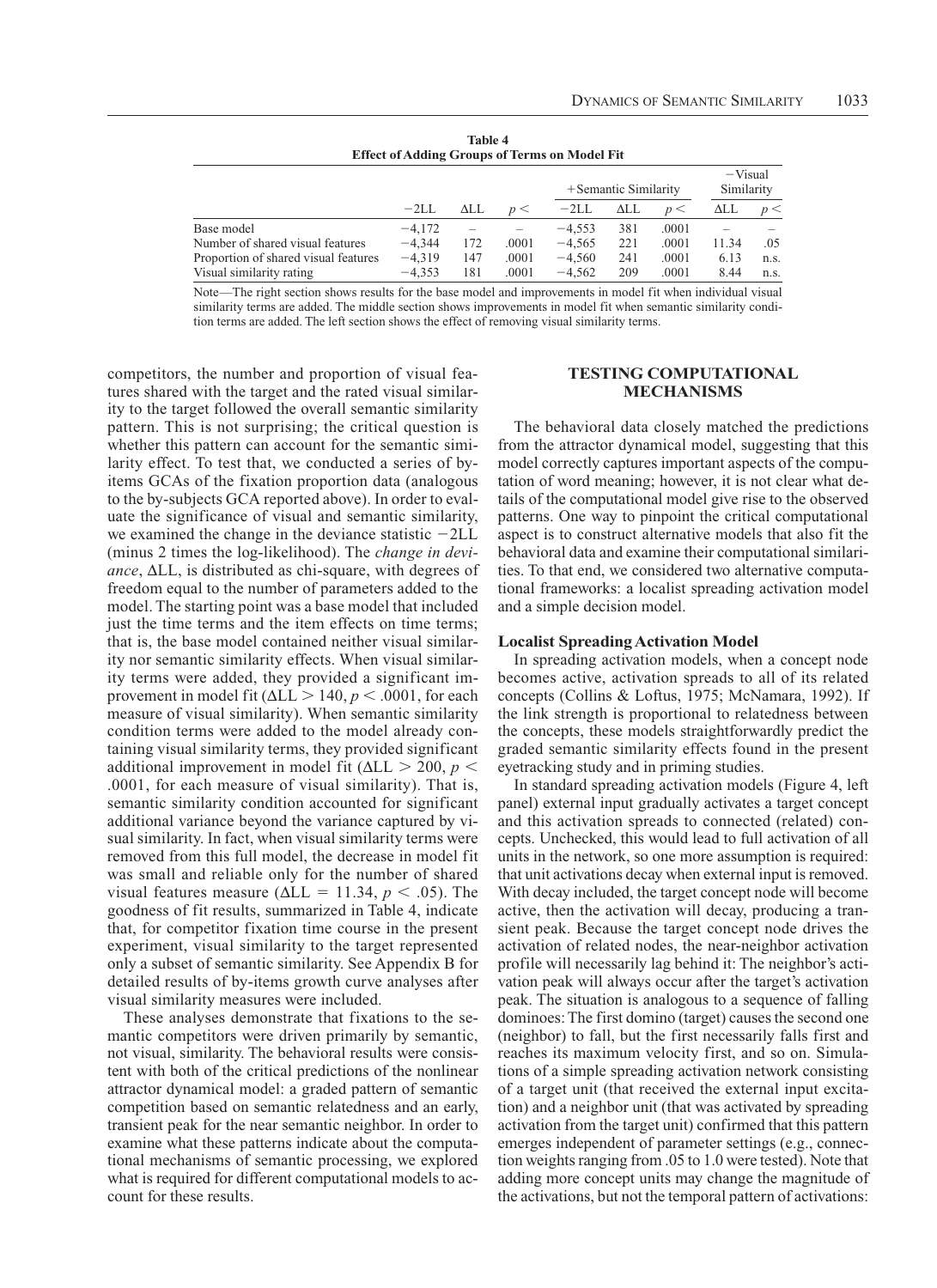

**Figure 4.Two types of spreading activation models. (A) Standard spreading activation model with localist representations and only excitatory connections. Connection strength is indicated by line thickness.The target receives external input and spreads activation to related (connected) nodes. (B)A localist spreading activation model with an inhibitory node that is activated by the target and inhibits the other nodes in the model (similar inhibitory nodes for each concept node in the model are not shown).**

Neighbor activations must lag behind target activations. Thus, standard spreading activation networks predict that neighbor activation will peak after target activation has peaked, a pattern that is not consistent with the results of our eyetracking experiment.

A spreading activation model can exhibit an early, transient neighbor activation peak if the standard architecture is extended to include inhibitory nodes that are activated by individual concept nodes and that inhibit all other concept nodes (Figure 4, right panel). Note that simply adding lateral inhibitory connections to a standard spreading activation network will merely decrease the net connection strength between units without changing the qualitative dynamics of the units. For the extended version of the spreading activation model, external input will activate the target concept node, neighbor nodes will be initially activated by the excitatory connections from the target, but as the inhibitory unit becomes more active, this unit will inhibit the neighbors. When properly parameterized, these networks exhibit stable activation of the target concept and early activation peaks for neighbor nodes. This kind of separation of excitatory and inhibitory pathways can be found in biological neural systems (e.g., inhibitory interneurons; see Markram et al., 2004, for a review). These simulations suggest that a combination of excitatory and inhibitory interactions between units is necessary for this model to produce the early neighbor activation peak.

# **Decision Model**

One advantage of the VWP is that it minimizes the kind of metalinguistic task demands that arise in lexical decision or semantic categorization tasks. Nonetheless, the behavioral data necessarily reflect some amount of decisional processing, at the very least at the level of oculomotor control. As discussed above, it is possible that decision processes produce the early near-neighbor fixation peak. Formulating a detailed decision model for this paradigm is outside the scope of this report; however, a few basic principles are enough to formulate a simple decision model. First, the decision likelihood should be monotonically related to semantic activation such that images corresponding to semantic representations that are more active should be more likely to be fixated. This principle reflects the excitatory aspect of decision processes: Increased activation increases fixation likelihood for the corresponding image. Second, when a single representation has reached a sufficiently high level of activation (i.e., the target has been recognized), fixations of competitor images should be very low. This second principle reflects the inhibitory aspect of decision processes: Greater activation of one representation decreases fixation likelihood for competitor images. These basic principles are encapsulated by the R. D. Luce (1959) choice rule, which has been widely used to model decision-level aspects of spoken word processing (e.g., McClelland & Elman, 1986), particularly for the VWP (e.g., Allopenna et al., 1998; Dahan, Magnuson, & Tanenhaus, 2001; Dahan, Magnuson, Tanenhaus, & Hogan, 2001).

According to the R. D. Luce (1959) choice rule, the probability of response *i* from a set of alternatives indexed by *j* is

$$
p(\mathbf{R}_i) = \frac{\mathbf{e}^{ka_i}}{\sum_j \mathbf{e}^{ka_j}},
$$

where  $a_i$  is the activation level of representation  $i$ , and  $k$ is a constant. Under the Luce rule, representations with higher activation are more likely to produce the response (i.e., to be fixated) and all response probabilities add to 1.0 (i.e., the set of alternatives accounts for all fixations). The exponential factor in the Luce rule causes a nonlinear relationship between relative activation and relative likelihood of response (fixation); thus, when a single representation is relatively highly active, other representations have a very low likelihood of being fixated.

The strongest test of whether this decision mechanism can produce an early neighbor fixation peak is for the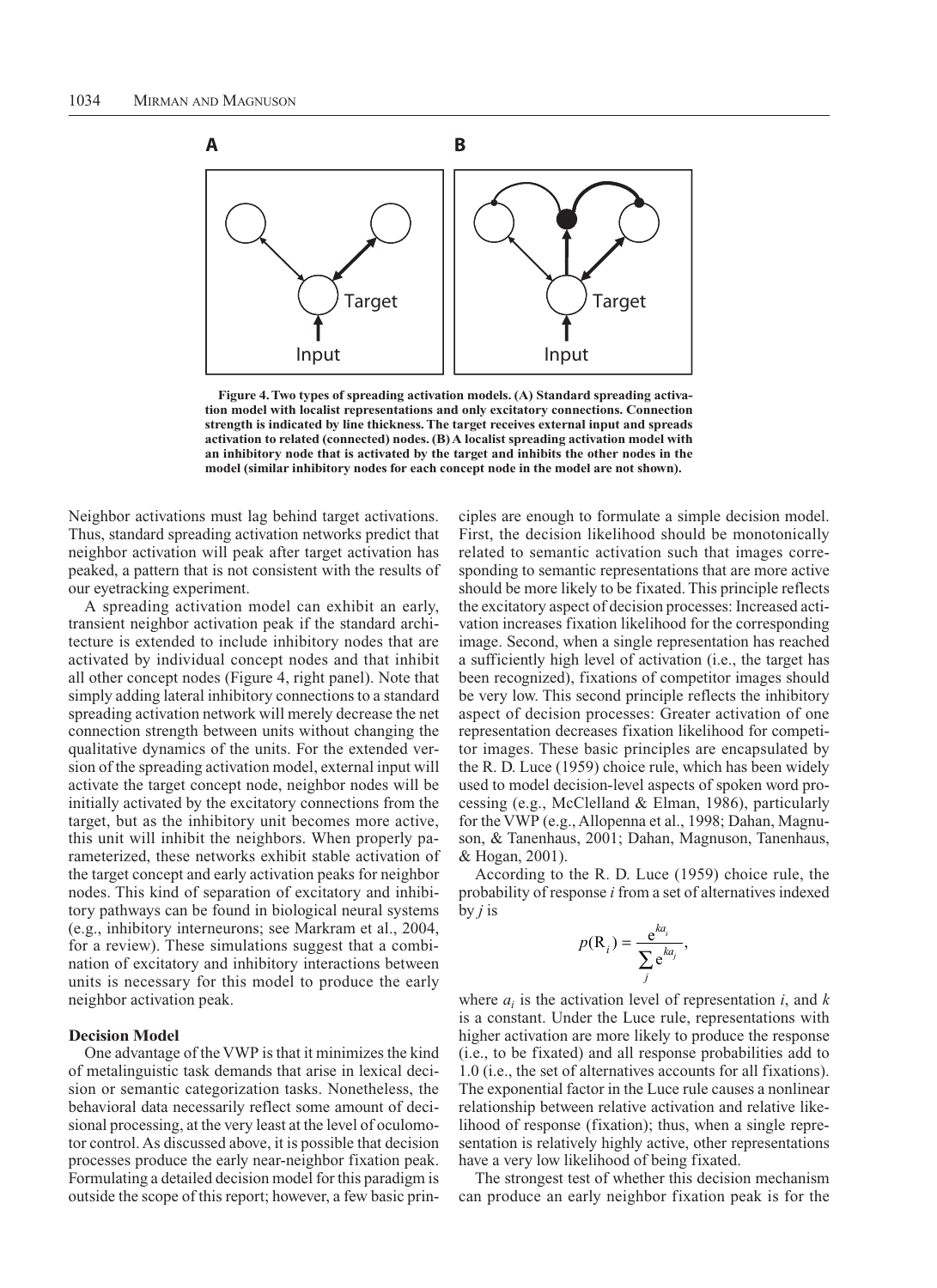input to the decision mechanism not to have any activation peaks. This way, any peaks in the decision model's output are necessarily due to the decision model. To that end, we examined a simple case in which activation for a target representation increases linearly, activation for a semantic neighbor increases at a fixed ratio of target activation, and activation of two unrelated competitors is fixed at a low, nonzero value (Figure 5B, top left panel). This formulation captures the four-alternative forced choice aspect of the VWP (participants must fixate one of four objects in the display) and does not include an underlying activation peak for the neighbor; thus, a peak in response probability would be due to the R. D. Luce (1959) choice model. Since the input target activation is increasing linearly, target fixation probability increases until it asymptotes at 1.0 and the neighbor peak can only occur early with respect to a target peak. That is, for the decision model, the critical question is whether it produces a neighbor peak or not; the timing of the peak is constrained by the simplified input to the model. This formulation of the decision model has two free parameters: the target–neighbor activation ratio and the constant, *k*. A full exploration of this two-dimensional parameter space revealed that the Luce choice rule produces three distinct patterns of competitor response probability over time:

1. A gradual, monotonic increase in response probability for both the target and the neighbor (Figure 5B, top right panel). This pattern reflects a case of high ambiguity (high activation of the neighbor relative to the target) that

persists throughout the time course due to low selectivity (low *k*). If the target and neighbor activation are allowed to continue to rise, the difference between them eventually becomes large enough that the target draws most of the responses, and the neighbor response probability beginsto decrease, producing a transient peak. However, this peak falls outside the scope of the activation values tested.

2.An initial increase in response probability followed by a decrease—that is, a transient peak in response probability (Figure 5B, bottom left panel). This pattern emerges when the activation of the neighbor is moderately high relative to the target, so the probability of fixations initially increases, but as the target becomes more active, it draws an increasingly higher proportion of fixations, and the fixations of the neighbor drop, producing the transient peak.

3. A gradual, monotonic decrease in response probability (Figure 5B, bottom right panel). This pattern emerges when the activation of the neighbor is low relative to the activation of the target, so it does not exhibit the initial increase in fixation probability.

Figure 5A shows the parameter space with curves that represent the dividing lines between the patterns. When correctly parameterized, the R. D. Luce (1959) choice model predicts the observed transient peak in fixation likelihood for near neighbors.

## **Discussion**

We examined three distinct computational frameworks to determine whether they predict an early, transient peak



Figure 5. (A) R. D. Luce (1959) choice model parameter space. The curves represent the dividing lines between the three observed patterns. (B) Top left panel: Example activation patterns that served as input to the decision model. Top right panel: Example point from the parameter space, demonstrating monotonic increase in neighbor response proportion (no peak). Bottom left panel: Example point from the parameter space, demonstrating early, transient peak in neighbor response proportion. Bottom right panel: Example **point from the parameter space, demonstrating monotonic decrease in neighbor response proportion (no peak).**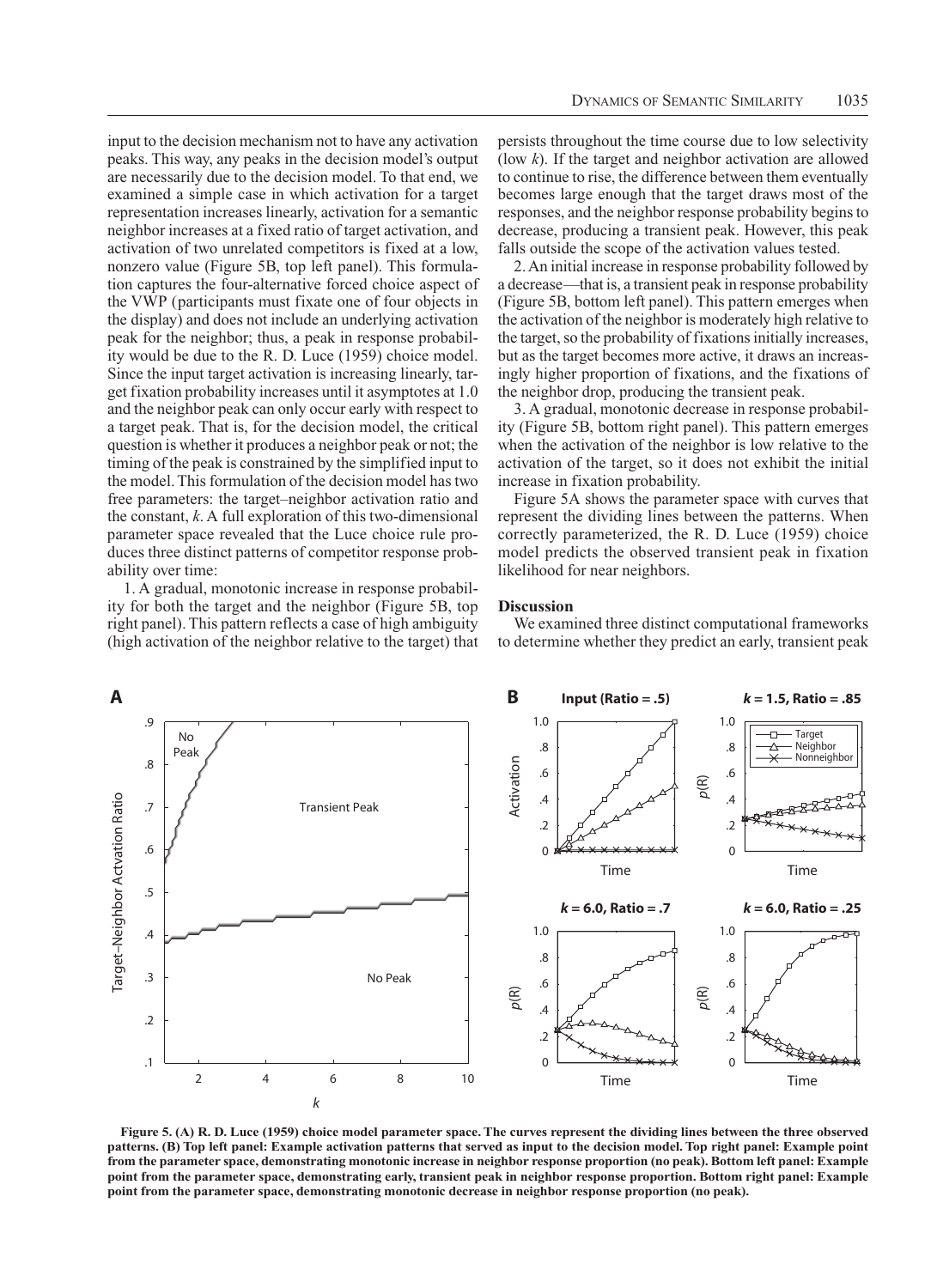in near-neighbor fixation. A nonlinear attractor dynamical model naturally produced such a peak. A localist spreading activation model produced such a peak when the model included separate excitatory and inhibitory pathways. A decision model also produced a peak, but in a restricted parameter regime. The common pattern across these three computational mechanisms is the combination of excitatory and inhibitory mechanisms. This point is most clear when the spreading activation model is considered: With only excitatory connections, the model could not account for the early peak; but with the addition of inhibitory connections, the early peak emerged. In the case of the decision model, the excitatory aspect was built into the input (target and neighbor activation increased linearly) and the decision rule acted as an inhibitory mechanism.

In the case of the nonlinear attractor dynamical model, both the excitatory and inhibitory effects were emergent properties of partially overlapping distributed representations. For example, in the framework of featurebased semantic representations, *lion* and *tiger* concepts are similar because they share many features (e.g., *is a predator*, *has teeth*, *lives in wilderness*, *is used in circuses*) but not all features (e.g., a lion has a mane; a tiger has stripes). The shared features give rise to excitation: Activation of the semantic representation of *lion* partially activates *tiger*, because some features of *tiger* (the ones it shares with *lion*) are activated. The features that are not shared give rise to inhibition: Activation of *has mane* is inconsistent with tiger, as is nonactivation of *has stripes*. In general, for attractor dynamical models of semantics, the appropriate patterns of excitatory and inhibitory connections emerge as a necessary consequence of the training regime (see Rogers & McClelland, 2004, particularly chap. 4, for discussion of development of concept attractors in such networks).

In sum, examination of three computational frameworks showed that a combination of excitatory and inhibitory mechanisms is necessary to produce the early peak in neighbor activation observed in the fixation time course data. This combination can be an emergent property (as in attractor dynamical models based on distributed representations) or explicit (as in localist spreading activation models), or it can be due to competition in the decision mechanism or possibly to other mechanisms. Whatever general computational framework one chooses, the present behavioral data impose the constraint that excitatory and inhibitory mechanisms must be present in the formulation of any model.

# **CONCLUSIONS**

Semantic similarity is a critical component of understanding the organization of semantic knowledge. The present experiment used the VWP to investigate the time course of semantic similarity effects as a step toward uncovering the dynamics of semantic processing during spoken word recognition. The likelihood of fixation was predicted by degree of semantic similarity to the target concept. Post hoc analyses of recent studies that used the VWP to examine semantic similarity effects have suggested the presence of such graded effects (e.g., Huettig & Altmann, 2005), but this is the first study in which multiple levels of semantic similarity were tested explicitly. Critically, distant semantic neighbors with similarity too low to produce semantic priming (based on previous studies of semantic priming under low similarity conditions) elicited robust semantic competition, as revealed by the distribution of fixation proportions over time. That is, listeners were more likely to look at images of distant semantic neighbors than of unrelated concepts, consistent with the gradient semantic activation predicted by the attractor network as a function of similarity distance. This finding shows that the VWP provides an important tool for investigating semantic structure, because it can reveal effects that may not be detected in priming experiments.

The time course revealed a novel behavioral finding: a relatively early peak in fixation of near semantic neighbors that did not occur for distant neighbors or nonneighbors. Simulations of an attractor dynamical model of word comprehension showed that this pattern is a natural consequence of attractor dynamics. An early peak in neighbor activation can also emerge in a spreading activation model, if the standard architecture is extended to include both excitatory and inhibitory pathways, and in a properly parameterized decision model. The common computational aspect of all three models that produce the early peak is that they have a combination of excitatory and inhibitory processes. In the attractor dynamical model, excitation and inhibition are emergent properties of distributed semantic representations, the spreading activation requires explicit excitatory and inhibitory pathways, and the decision model assumes excitatory dynamics at the input level and provides a postperceptual inhibitory mechanism that can produce the observed peak pattern.

In summary, our behavioral results supported predictions of gradient semantic activation and competition down to even very low levels of featural overlap that previously had failed to result in detectable semantic priming. Methodologically, this result indicates that the VWP is a powerful tool that can detect semantic similarity effects that are too small to be detected with semantic priming, the technique that has dominated in this field of study for 30 years. For theories of semantic memory, this result indicates that the similarity between concepts is graded rather than categorical, which is consistent with distributed models of semantic cognition rather than with localist models. In addition, our behavioral results introduced new constraints regarding the time course of activation of target concepts and of semantically related concepts. Our computational explorations showed that, although very different implementations are viable, a combination of excitatory and inhibitory dynamics is necessary to generate the appropriate time course. Thus, the combination of computational and behavioral investigations led to novel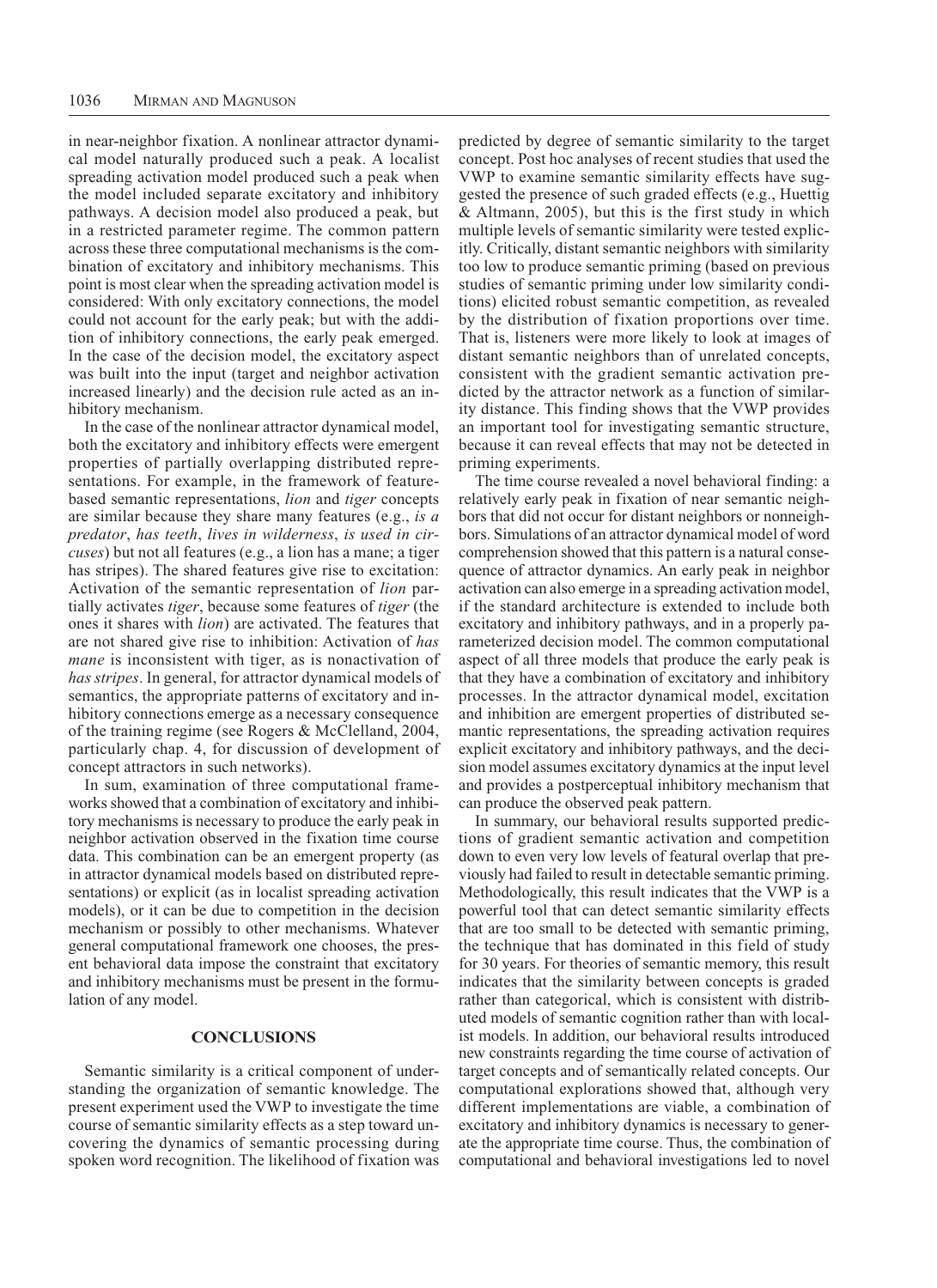insights into the dynamics of semantic activation and competition.

### **AUTHOR NOTE**

This research was supported by NSF CAREER 0748684 to J.S.M. and National Institutes of Health Grants DC005765 to J.S.M., F32HD052364 to D.M., and HD001994 and HD40353 to Haskins Labs. We thank Emma Chepya for her help with data collection and Ken McRae, Chris O'Connor, and Chris McNorgan for their help with the attractor model simulations. Address correspondence to D. Mirman, Moss Rehabilitation Research Institute, 4th Floor, Sley Building, 1200 W. Tabor Rd., Philadelphia, PA 19141 (e-mail: mirmand@einstein.edu).

### **REFERENCES**

- Allopenna, P. D., Magnuson, J. S., & Tanenhaus, M. K. (1998). Tracking the time course of spoken word recognition using eye movements: Evidence for continuous mapping models. *Journal of Memory & Language*, **38**, 419-439.
- Barsalou, L. W. (1999). Perceptual symbol systems. *Behavioral & Brain Sciences*, **22**, 577-660.
- Chiarello, C., Burgess, C., Richards, L., & Pollock, A. (1990). Semantic and associative priming in the cerebral hemispheres: Some words do, some words don't . . . sometimes, some places. *Brain & Language*, **38**, 75-104.
- COLLINS, A. M., & LOFTUS, E. F. (1975). A spreading-activation theory of semantic processing. *Psychological Review*, **82**, 407-428.
- Cooper, R. M. (1974). The control of eye fixation by the meaning of spoken language: A new methodology for the real-time investigation of speech perception, memory, and language processing. *Cognitive Psychology*, **6**, 84-107.
- Cree, G. S., & McRae, K. (2003). Analyzing the factors underlying the structure and computation of the meaning of chipmunk, cherry, chisel, cheese, and cello (and many other such concrete nouns). *Journal of Experimental Psychology: General*, **132**, 163-201.
- Cree, G. S., McRae, K., & McNorgan, C. (1999). An attractor model of lexical conceptual processing: Simulating semantic priming. *Cognitive Science*, **23**, 371-414.
- Crystal, T. H., & House, A. S. (1990). Articulation rate and the duration of syllables and stress groups in connected speech. *Journal of the Acoustical Society of America*, **88**, 101-112.
- Dahan, D., Magnuson, J. S., & Tanenhaus, M. K. (2001). Time course of frequency effects in spoken-word recognition: Evidence from eye movements. *Cognitive Psychology*, **42**, 317-367.
- Dahan, D., Magnuson, J. S., Tanenhaus, M. K., & Hogan, E. M. (2001). Subcategorical mismatches and the time course of lexical access: Evidence for lexical competition. *Language & Cognitive Processes*, **16**, 507-534.
- DAHAN, D., & TANENHAUS, M. K. (2005). Looking at the rope when looking for the snake: Conceptually mediated eye movements during spoken-word recognition. *Psychonomic Bulletin & Review*, **12**, 453-459.
- GOLDSTONE, R. L., LIPPA, Y., & SHIFFRIN, R. M. (2001). Altering object representations through category learning. *Cognition*, **78**, 27-43.
- Hines, D., Czerwinski, M., Sawyer, P. K., & Dwyer, M. (1986). Automatic semantic priming: Effect of category exemplar level and word association level. *Journal of Experimental Psychology: Human Perception & Performance*, **12**, 370-379.
- HUETTIG, F., & ALTMANN, G. T. M. (2005). Word meaning and the control of eye fixation: Semantic competitor effects and the visual world paradigm. *Cognition*, **96**, B23-B32.
- HUETTIG, F., & ALTMANN, G. T. M. (2007). Visual-shape competition during language-mediated attention is based on lexical input and not modulated by contextual appropriateness. *Visual Cognition*, **15**, 985-1018.
- HUETTIG, F., & McQUEEN, J. M. (2007). The tug of war between phonological, semantic and shape information in language-mediated visual search. *Journal of Memory & Language*, **57**, 460-482.
- Huettig, F., Quinlan, P. T., McDonald, S. A., & Altmann, G. T. M. (2006). Models of high-dimensional semantic space predict language-

mediated eye movements in the visual world. *Acta Psychologica*, **121**, 65-80.

- LANDAUER, T. K., & DUMAIS, S. T. (1997). A solution to Plato's problem: The latent semantic analysis theory of acquisition, induction, and representation of knowledge. *Psychological Review*, **104**, 211-240.
- Luce, P. A., & Pisoni, D. B. (1998). Recognizing spoken words: The neighborhood activation model. *Ear & Hearing*, **19**, 1-36.
- Luce, R. D. (1959). *Individual choice behavior: A theoretical analysis*. New York: Wiley.
- LUND, K., & BURGESS, C. (1996). Producing high-dimensional semantic spaces from lexical co-occurrence. *Behavior Research Methods, Instruments, & Computers*, **28**, 203-208.
- Magnuson, J. S., Dixon, J. A., Tanenhaus, M. K., & Aslin, R. N. (2007). The dynamics of lexical competition during spoken word recognition. *Cognitive Science*, **31**, 133-156.
- Markram, H., Toledo-Rodriguez, M., Wang, Y., Gupta, A., Silberberg, G., & Wu, C. (2004). Interneurons of the neocortical inhibitory system. *Nature Reviews Neuroscience*, **5**, 793-807.
- Marslen-Wilson, W. D. (1987). Functional parallelism in spoken word-recognition. *Cognition*, **25**, 71-102.
- Marslen-Wilson, W. D., & Zwitserlood, P. (1989). Accessing spoken words: The importance of word onsets. *Journal of Experimental Psychology: Human Perception & Performance*, **15**, 576-585.
- McClelland, J. L., & Elman, J. L. (1986). The TRACE model of speech perception. *Cognitive Psychology*, **18**, 1-86.
- McNamara, T. P. (1992). Priming and constraints it places on theories of memory and retrieval. *Psychological Review*, **99**, 650-662.
- McRae, K., & Boisvert, S. (1998). Automatic semantic similarity priming. *Journal of Experimental Psychology: Learning, Memory, & Cognition*, **24**, 558-572.
- McRae, K., Cree, G. S., Seidenberg, M. S., & McNorgan, C. (2005). Semantic feature production norms for a large set of living and nonliving things. *Behavior Research Methods*, **37**, 547-559.
- Mirman, D., Dixon, J. A., & Magnuson, J. S. (2008). Statistical and computational models of the visual world paradigm: Growth curves and individual differences. *Journal of Memory & Language*, **59**, 475-494.
- MIRMAN, D., & MAGNUSON, J. S. (2008). Attractor dynamics and semantic neighborhood density: Processing is slowed by near neighbors and speeded by distant neighbors. *Journal of Experimental Psychology: Learning, Memory, & Cognition*, **34**, 65-79.
- Nelson, D. L., McEvoy, C. L., & Schreiber, T. A. (2004). The University of South Florida free association, rhyme, and word fragment norms. *Behavior Research Methods, Instruments, & Computers*, **36**, 402-407.
- O'Connor, C. M., Cree, G. S., & McRae, K. (2009). Conceptual hierarchies in a flat attractor network: Dynamics of learning and computations. *Cognitive Science*, **33**, 665-708. doi:10.1111/j.1551 -6709.2009.01024.x
- PEARLMUTTER, B. A. (1995). Gradient calculation for dynamic recurrent neural networks: A survey. *IEEE Transactions on Neural Networks*, **6**, 1212-1228.
- PLAUT, D. C., & BOOTH, J. R. (2000). Individual and developmental differences in semantic priming: Empirical and computational support for a single-mechanism account of lexical processing. *Psychological Review*, **107**, 786-823.
- Reppen, R., Ide, N., & Suderman, K. (2005). *American National Corpus*. Philadelphia: Linguistic Data Consortium. http:// americannationalcorpus.org/.
- Rogers, T. T., & McClelland, J. L. (2004). *Semantic cognition: A parallel distributed processing approach*. Cambridge, MA: MIT Press.
- Salverda, A. P., Dahan, D., & McQueen, J. M. (2003). The role of prosodic boundaries in the resolution of lexical embedding in speech comprehension. *Cognition*, **90**, 51-89.
- Shelton, J. R., & Martin, R. C. (1992). How semantic is automatic semantic priming? *Journal of Experimental Psychology: Learning, Memory, & Cognition*, **18**, 1191-1210.
- Steyvers, M., & Tenenbaum, J. B. (2005). The large-scale structure of semantic networks: Statistical analyses and a model of semantic growth. *Cognitive Science*, **29**, 41-78.
- Tanenhaus, M. K., Magnuson, J. S., Dahan, D., & Chambers, C.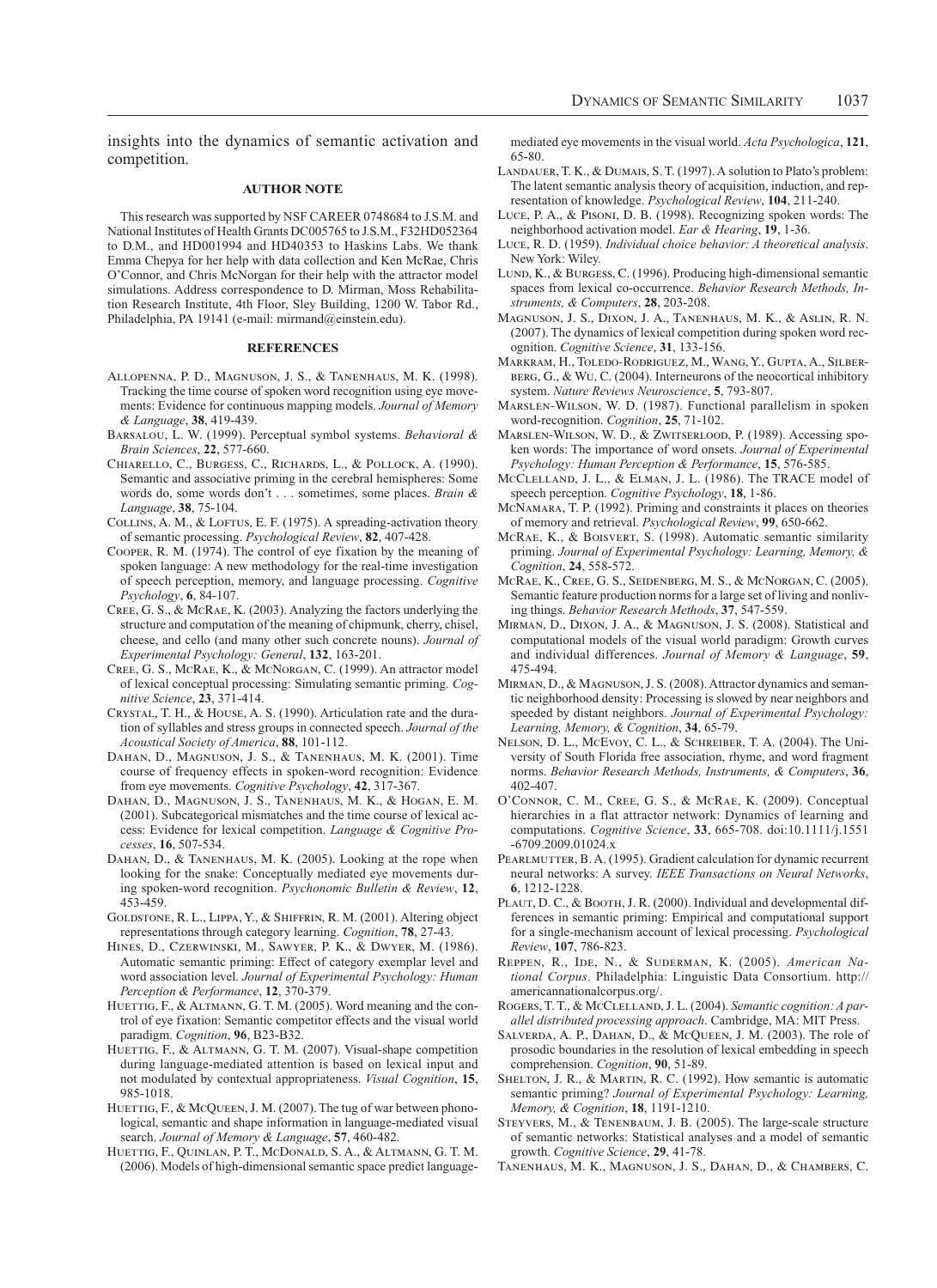(2000). Eye movements and lexical access in spoken-language comprehension: Evaluating a linking hypothesis between fixations and linguistic processing. *Journal of Psycholinguistic Research*, **29**, 557-580.

- Tanenhaus, M. K., Spivey-Knowlton, M. J., Eberhard, K. M., & SEDIVY, J. C. (1995). Integration of visual and linguistic information in spoken language comprehension. *Science*, **268**, 1632-1634.
- Vigliocco, G., Vinson, D. P., Lewis, W., & Garrett, M. F. (2004). Representing the meanings of object and action words: The featural and unitary semantic space hypothesis. *Cognitive Psychology*, **48**, 422-488.
- YEE, E., & SEDIVY, J. C. (2006). Eye movements to pictures reveal transient semantic activation during spoken word recognition. *Journal of Experimental Psychology: Learning, Memory, & Cognition*, **32**, 1-14.

#### **NOTES**

1. In English, the average syllable duration is 200–250 msec (Crystal & House, 1990), and the frequency-weighted average word length is 2.3 syllables (American National Corpus; Reppen, Ide, & Suderman, 2005), so the average word duration is approximately 0.5 sec, producing a speech rate of approximately 120 words/min.

2. CEE was computed using a reachable threshold of .1, which means that error was computed relative to a target value of .1 for units that were supposed to be off and a target value of .9 for units that were supposed to be on. Units within .1 of the actual target value were considered as having the correct activation.

3. One might worry that this task may underestimate accidental or nonsemantic surface similarities between our target and competitor pictures. Concept–picture similarity ratings provide an index of how much a physical image of one concept resembles a mental image of another, which provides the closest match to the task demands of the experiment. A picture–picture visual similarity task would provide more information about the physical similarity of the images, but fixation behavior in the VWP is thought to be driven primarily by similarity between images in the display and the active mental representations, not similarity among images in the display. That is, one predicts fixations of a cat because the target word is *dog*, not because there is a dog in the display. Finally, although different visual similarity norming tasks are likely to produce somewhat different results, they are also likely to be very highly correlated (e.g., the high correlation between shared visual features and concept–picture similarity norming), so it is unlikely that a different norming task would produce a substantially different control variable for this analysis.

|           | <b>Critical Items</b> |                   |                 |  |  |  |  |  |  |
|-----------|-----------------------|-------------------|-----------------|--|--|--|--|--|--|
| Target    | Near Neighbor         | Distant Neighbor  | Nonneighbor     |  |  |  |  |  |  |
| bayonet   | machete               | tomahawk          | colander        |  |  |  |  |  |  |
| beans     | peas                  | pear              | jar             |  |  |  |  |  |  |
| blueberry | raspberry             | pineapple         | microscope      |  |  |  |  |  |  |
| broccoli  | celery                | banana            | envelope        |  |  |  |  |  |  |
| buffalo   | caribou               | elephant          | clarinet        |  |  |  |  |  |  |
| bus       | van                   | bike              | ball            |  |  |  |  |  |  |
| cake      | pie                   | pear              | stone           |  |  |  |  |  |  |
| cat       | dog                   | stool (furniture) | doll            |  |  |  |  |  |  |
| cheetah   | zebra                 | bison             | tripod          |  |  |  |  |  |  |
| crab      | clam                  | cod               | clamp           |  |  |  |  |  |  |
| crow      | goose                 | wasp              | snail           |  |  |  |  |  |  |
| dagger    | hatchet               | shotgun           | cello           |  |  |  |  |  |  |
| deer      | fox                   | bear              | skis            |  |  |  |  |  |  |
| dove      | swan                  | bat (animal)      | hoe             |  |  |  |  |  |  |
| eagle     | blackbird             | tiger             | trumpet         |  |  |  |  |  |  |
| elk       | hare                  | chimp             | urn             |  |  |  |  |  |  |
| falcon    | partridge             | ostrich           | sardine         |  |  |  |  |  |  |
| grape     | peach                 | pear              | rope            |  |  |  |  |  |  |
| lion      | tiger                 | beaver            | crowbar         |  |  |  |  |  |  |
| moose     | hare                  | chimp             | sword           |  |  |  |  |  |  |
| owl       | hawk                  | swan              | crane (machine) |  |  |  |  |  |  |
| panther   | leopard               | zebra             | baton           |  |  |  |  |  |  |
| pants     | shirt                 | socks             | fork            |  |  |  |  |  |  |
| peacock   | blackbird             | giraffe           | rifle           |  |  |  |  |  |  |
| pelican   | flamingo              | crocodile         | revolver        |  |  |  |  |  |  |
| penguin   | starling              | otter             | missile         |  |  |  |  |  |  |
| pheasant  | starling              | catfish           | cannon          |  |  |  |  |  |  |
| pistol    | shotgun               | crossbow          | banjo           |  |  |  |  |  |  |
| sheep     | goat                  | rat               | yacht           |  |  |  |  |  |  |
| sparrow   | blackbird             | beetle            | anchor          |  |  |  |  |  |  |
| spear     | bow (weapon)          | shield            | crown           |  |  |  |  |  |  |
| squid     | eel                   | seal              | tank (army)     |  |  |  |  |  |  |
| stork     | finch                 | hare              | wand            |  |  |  |  |  |  |
| tomato    | strawberry            | potato            | magazine        |  |  |  |  |  |  |
| trombone  | tuba                  | bagpipe           | scooter         |  |  |  |  |  |  |
| truck     | van                   | couch             | cheese          |  |  |  |  |  |  |

**APPENDIXA**

Note—In the experiment, only a single critical competitor was presented along with the target on each trial. The choice of competitor presented for each target was counterbalanced across participants.